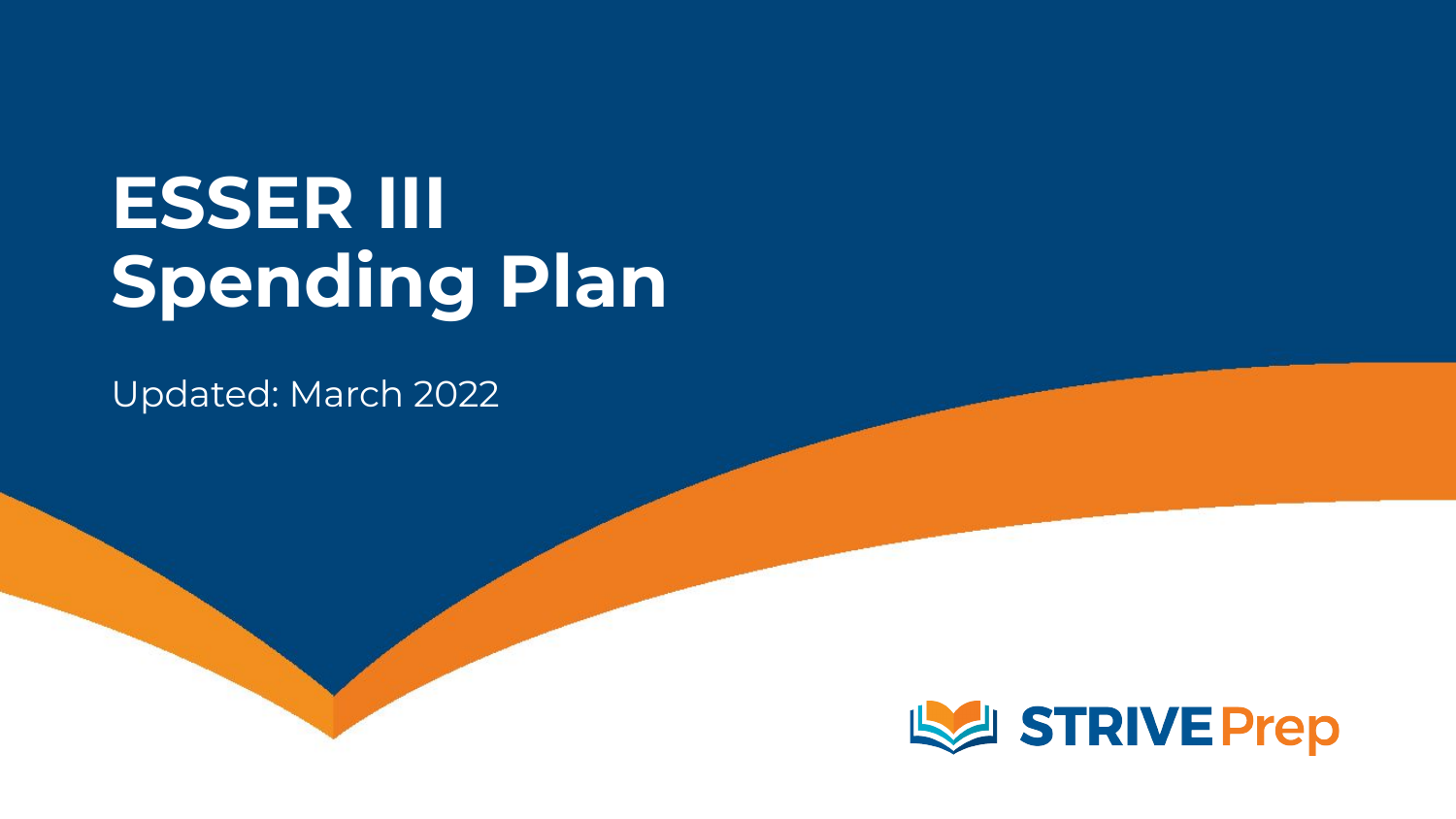## **Requirements of the plan:**

- Describe the process for determining student and staff academic, social, emotional and mental health needs
- Describe how the **20% (approx \$2M)** will be used to address the academic impact of lost instructional time through the implementation of evidence-based interventions;
- Describe how the remaining **80% (approx \$8m)** will be spent;
- Describe how STRIVE Prep will ensure that interventions will address the academic, social, emotional and mental health needs of students, particularly students from historically underserved populations.

### **The following question must be addressed:**

How will STRIVE Prep *ensure that the interventions it implements*, including but not limited to the interventions under section 2001(e)(1) of the ARP Act to *address the academic impact of lost instructional time*, *will respond to the academic, social, emotional, and mental health needs of all students*, and particularly those students disproportionately impacted by the COVID-19 pandemic, including students from low-income families, students of color, English learners, children with disabilities, students experiencing homelessness, children and youth in foster care, and migratory students?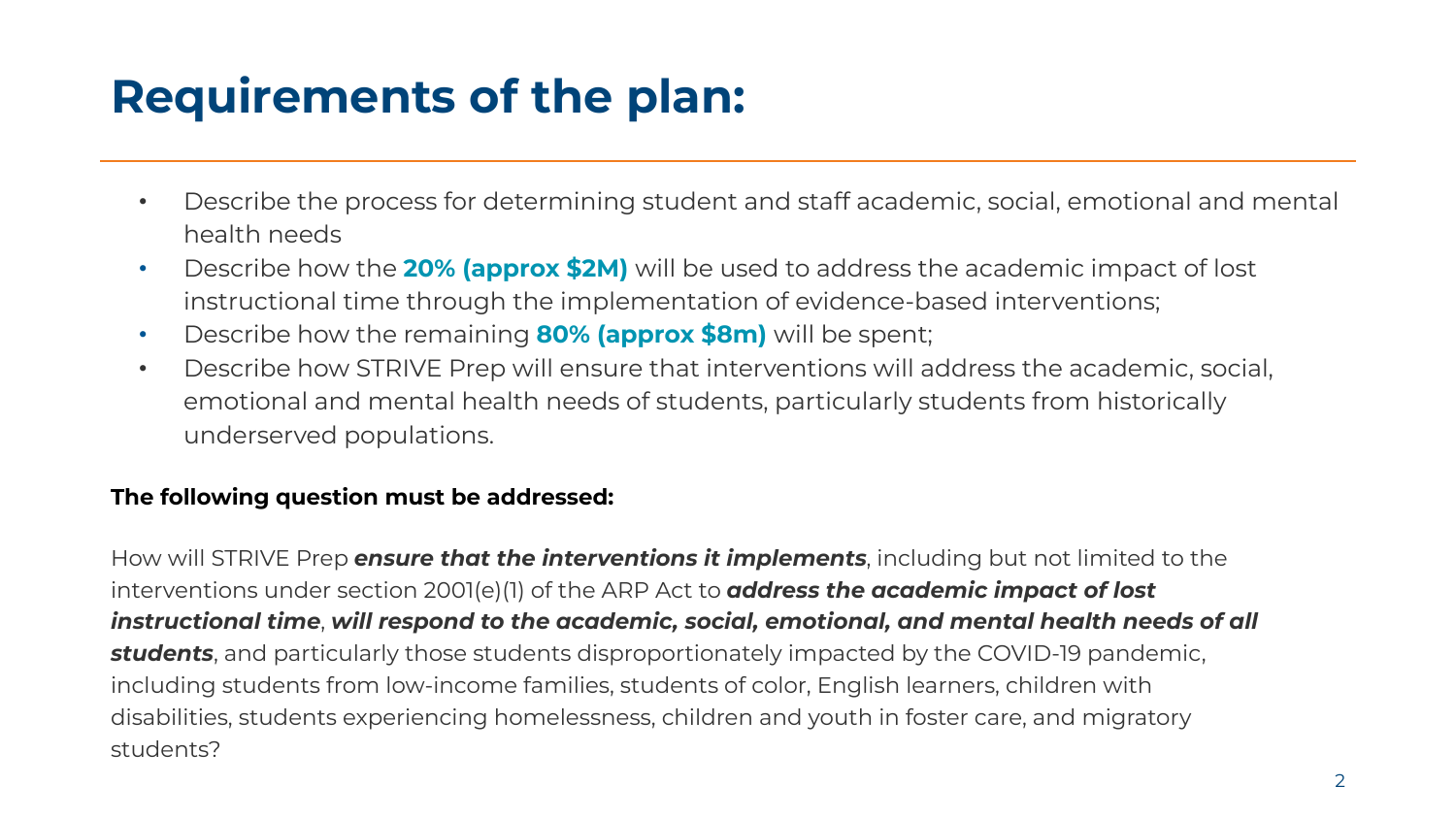# **Stakeholder Engagement**

**Describe the process for determining student and staff academic, social, emotional and mental health needs:**

- Family Council- Family Council is a way for families to give their direct voice and feedback about their student's experience in our schools and build a sense of community within the school.
- Board meetings public meetings to discuss proposed funding
- One on One conversations with Families
- STRIVE in the Know monthly network-wide family meetings to assess needs and provide resources
- Surveys to reach teachers, families to identify needs and solutions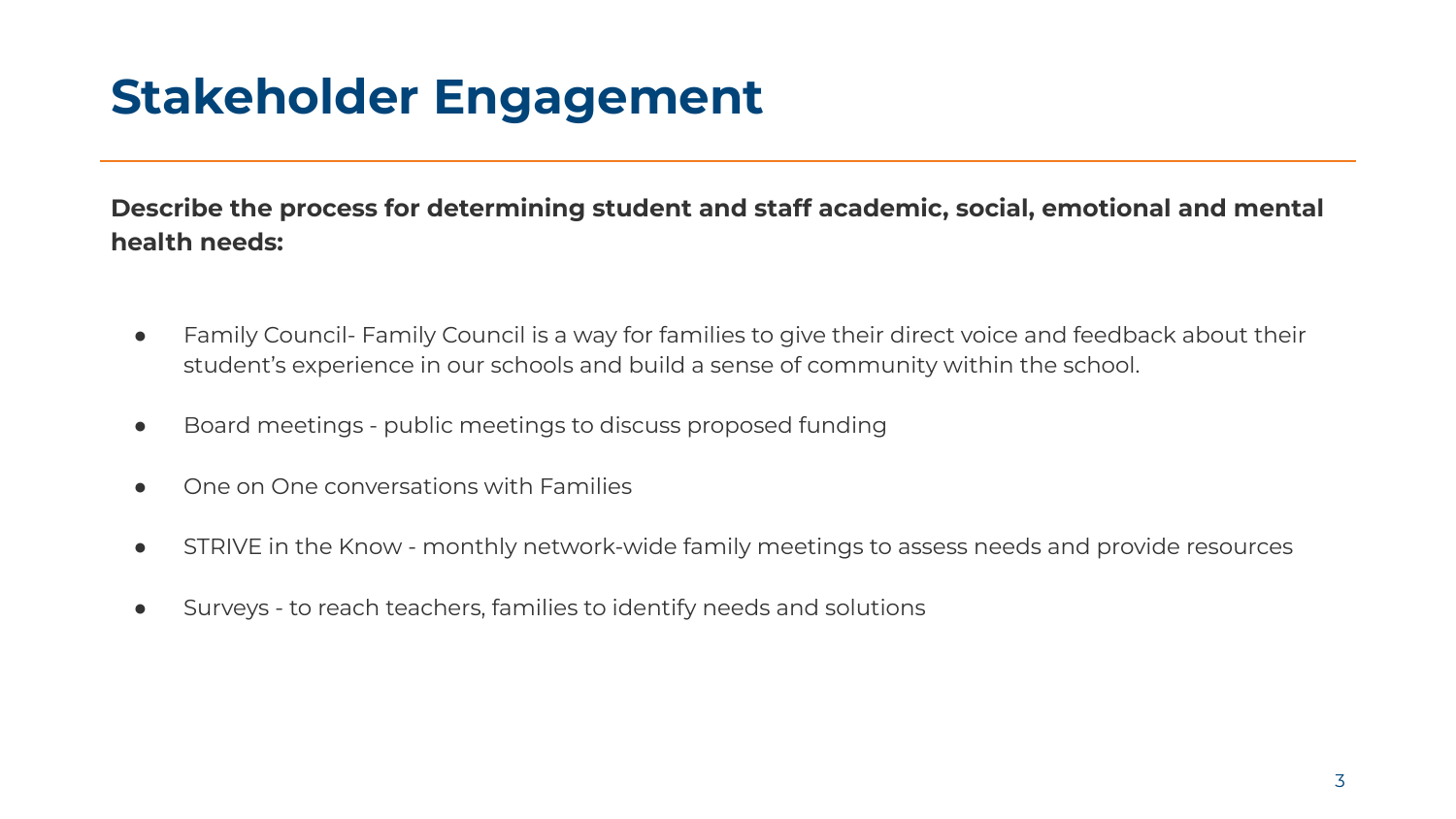# **Stakeholder Engagement**

Family Engagement Team attended Family Council meetings and presented ESSER to parents and asked for feedback.

The feedback we received focused on students and their needs in the classrooms or afterschool resources.

- After school tutoring
- **Stipends**
- Summer school camp
- After school program
- Additional tutoring
- New computers/chromebooks
- Improve internet access
- Teacher salaries
- Air conditioning
- **Tech Updates**
- Mental health
- Meal service
- Books/ Reading Interventionists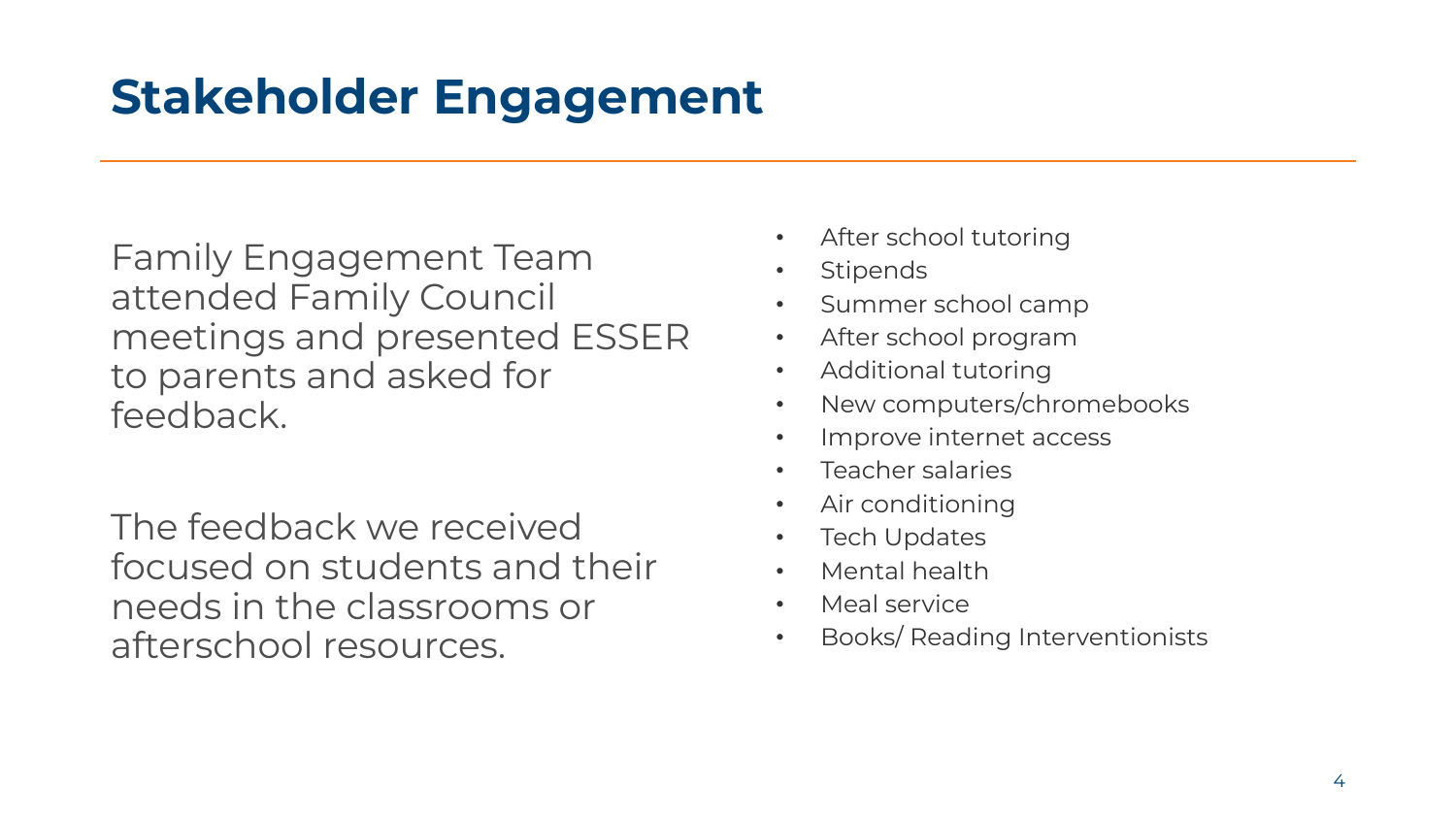### **Impact of Learning Disruption during COVID**

Percent of Students at Grade Level in Fall 2021

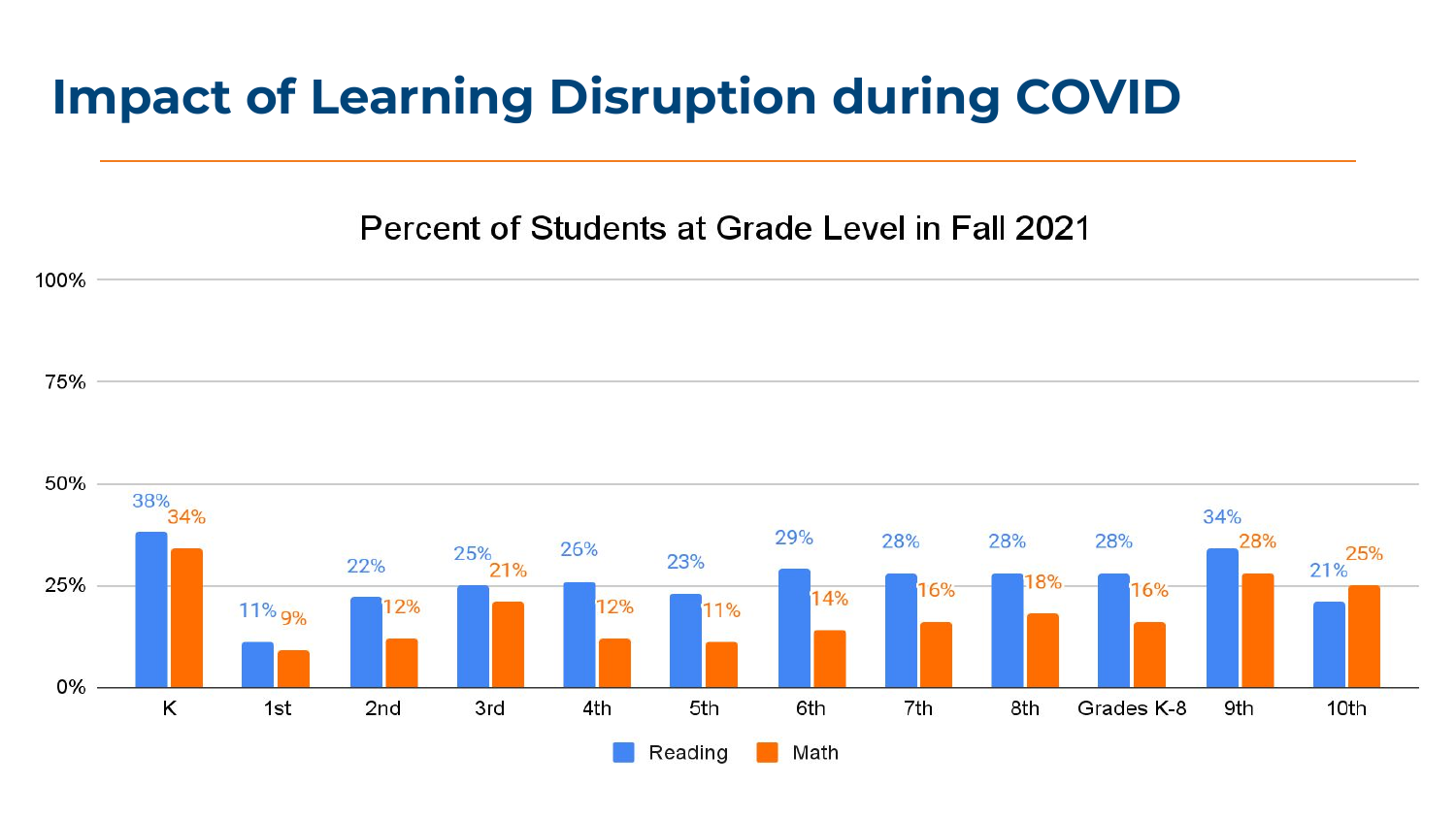## **Addressing the Academic Impacts of Learning Disruption during COVID**

**Describe how the 20% (approx \$2M) will be used to address the academic impact of lost instructional time through the implementation of evidence-based interventions:**

### **The Academic team is using a multi-pronged approach to support our learners:**

- Interventions to support both reading and math that provide both remediation and acceleration as well as opportunities for students demonstrate their understanding via multiple modalities. (\$500k)
- Investments in our special education professionals restructuring their time and energy to serve our most vulnerable populations in our schools. (\$1 million)
- Examining and rewriting current curricular offerings to be culturally relevant, standards aligned to represent a different more promising approach to helping students succeed. (\$300k)
- Considerable funds will be spent on extracurricular activities to provide learning opportunities off campus. (\$200k)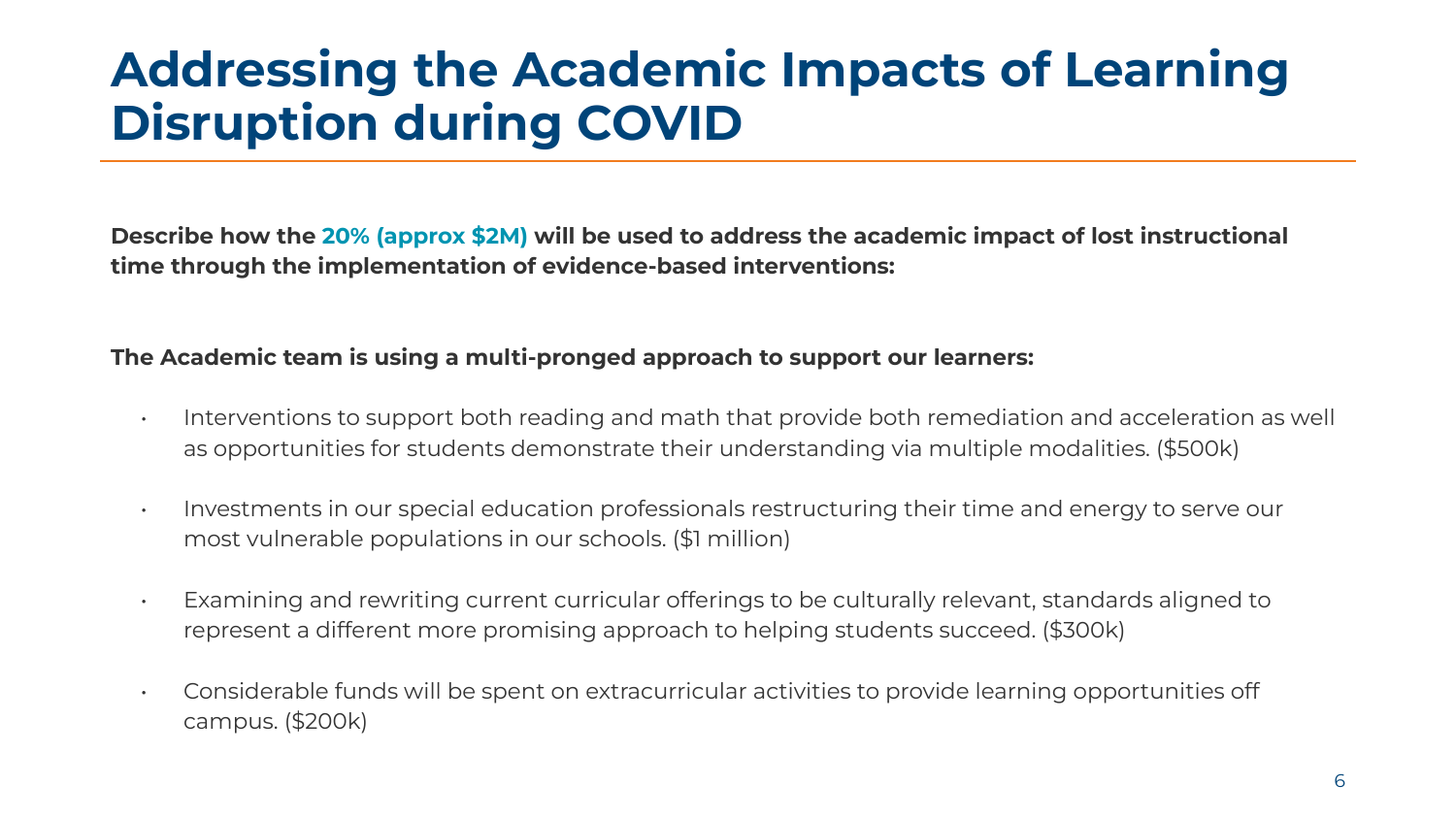# **Spending the Remaining Funds**

### **Describe how the remaining 80% (approx \$8m) will be spent:**

| <b>School Year(s)</b> | <b>Relation to COVID</b>                                                     | <b>Type of Expense</b>                                                                                                    | <b>Estimated Amount</b> |
|-----------------------|------------------------------------------------------------------------------|---------------------------------------------------------------------------------------------------------------------------|-------------------------|
| 2021-22               | Supplies / Mitigate Learning Loss                                            | Classroom technology - interactive displays and interactive<br>screens that expand student perspectives in the classroom. | \$1.0M                  |
| 2022-23, 2023-24      | Supplies / Mitigate Learning Loss                                            | Student Chromebooks                                                                                                       | \$1.0M                  |
| 2022-23, 2023-24      | Social Emotional Support / Mental<br>Health                                  | School Social Workers / Social & Emotional Specialists                                                                    | \$1.5M                  |
| 2022-23, 2023-24      | Professional Services and Consulting /<br>Social emotional and mental health | 3rd party services to support students                                                                                    | \$250K                  |
| 2022-23, 2023-24      | FTE / Enrollment loss / Instruction                                          | Teachers retained despite drop in Enrollment.                                                                             | \$2.5M                  |
| 2022-23, 2023-24      | Supplemental After School Program /<br>Students                              | Summer school / Summer Camp / After School activities                                                                     | \$800K                  |
| 2022-23, 2023-24      | Supplies / Mitigate Learning Loss / Student                                  | Curriculum                                                                                                                | \$500K                  |